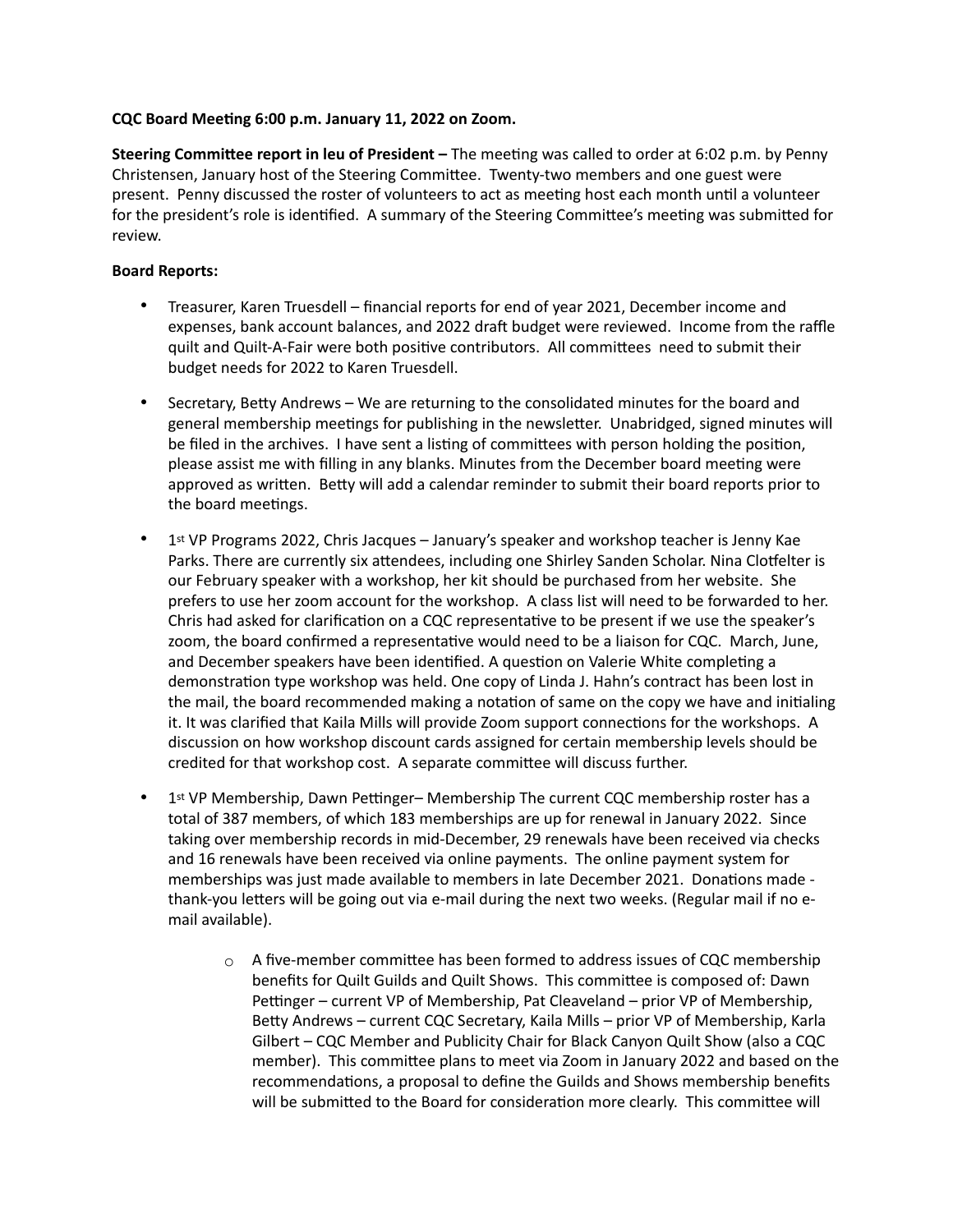be asked to address the procedures for collection of guest fees for non-members attending CQC monthly meetings via Zoom.

- 2nd VP Programs 2023, open position no report
- Past President, Laural Hoppes A large donation of a quilter's studio has been received. A discussion of how to best use this donation resulted in a recommendation for a garage sale and potentially using some pieces for door prizes or other purposes. Laural listed numerous contacts and resources for assisting Marshall fire victims.

## **Committee Reports**:

- Raffle Quilt 2023, The board discussed asking members or groups that might have an interest in making the 2023 quilt.
- CQC Quilt Collection, Glenda Brown no report
- Competition, Ellen Palmer Ellen introduced herself to the board as the new chairperson for completion.
- Corresponding Secretary, Pat MacMillan –
- Exhibits, open position No report
- Games Manager, Katie Melich Katie has been working with the Raffle Quilt ticket sales team to get tickets ordered.
- Gifts & Grants, Betty Andrews no report
- Hall of Fame, Jean Ruger Jackie Anderson requested for Jean that recognition for Hall of Fame be returned to the July meeting.
- Heritage, Sue Halpern No report
- Eastern Documentation, Chris Jacques & Glenda Brown -
- Western Slope Documentation Report, open position
- Hospitality, Mary Rush no report
- Library, Carol Cook nothing to report
- Communications Coordinator and Web Master, Andrea Coyle Reminder that all newsletter submissions must be submitted by the 15<sup>th</sup> of the month.
- Newsletter Advertising, no report
- Nominations, Open Position– The urgent need to identify a volunteer for this position was discussed.
- Outreach, Jackie Anderson All 2021 reports done and published in the newsletter. Working on cleanup of the Outreach Notebook. Estimate \$50 for budget this year. Jackie made a motion to return Outreach and Hall of Fame recognition to our July meeting. Mary Rush seconded the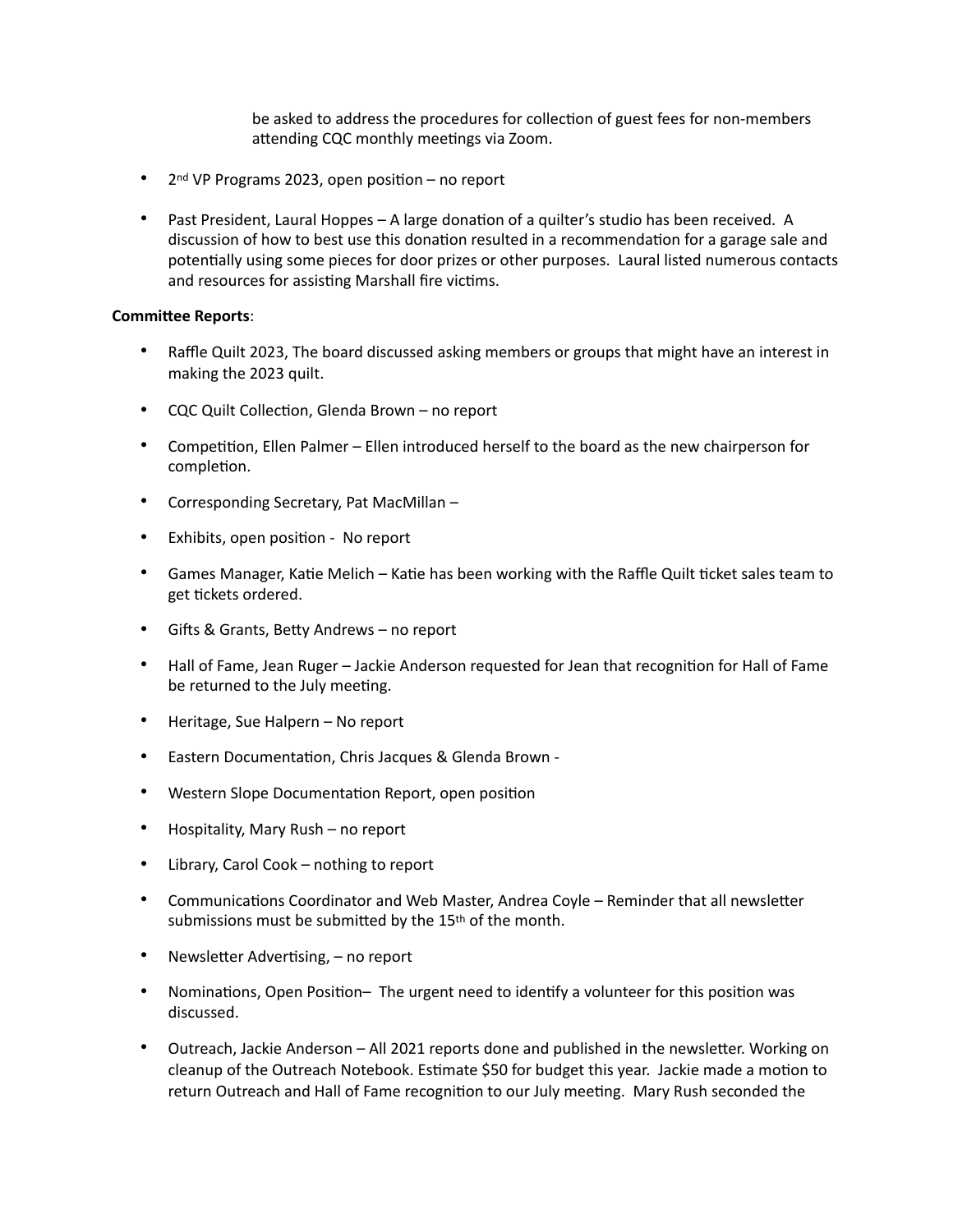motion. This was approved by the board members. If we are still on Zoom for presentations, we will need to allow extra time as we did last year. Jackie will start publishing an announcement in February newsletter. Nominations need to be submitted by June 1.

- Parliamentarian, Patty Joy no report
- Photography, open position no report
- Property, Mary Rush no report
- Electronic Media, Kaila Mills Kaila introduced herself as our Zoom meeting coordinator. Slides to be included in monthly general membership meeting presentation need to be to her by the Monday prior to the meeting.
- Quilt-A-Fair, Dawn Mills The first planning meeting for the 2023 Quilt-A-Fair will be scheduled soon.
- Quilt-A-Fair Quilt Show, Chairman needs to be identified soon.
- Raffle Quilt 2022 Glenda Brown Quilter, ticket sales, Maryann Ray, and Karen Hadfield We've been in contact w/Games Manager, Katie Melich regarding the Tickets for this year's Raffle Quilt. They're currently being printed. We anticipate having them in hand by the end of this week. Counting & bundling of the Ticket packets will begin soon after we get them. Our goal is to have everything ready to begin distribution on Saturday January 22<sup>nd</sup> (Reveal Day!) for the first inperson GM to be held at Water Stone Community Church in Littleton. We've received the latest Membership list from Dawn Pettinger to use. More labels & Envelopes will be purchased in preparation for the Ticket packets. Please advise us of the specific schedule for the January 22<sup>nd</sup> meeting.
- Spring Retreat, 2022, Katie Melich Space is reserved at the Hyatt Place Garden of the Gods for April 29 – May 1. Registration will start in February. The cost for spring retreat will be \$300 for single occupancy, \$200 for double occupancy, and \$175 for three or more in a room. More details about fun stuff and meals will be forthcoming. Unless there is a better plan, we will do registrations as we have done in the past.
- Fall Retreat 2022, Carol Cook nothing to report
- Bookkeeper, Sue Keck Will be doing 1099's Sales tax reports and raffle reports this weekend
- Warm Hearts Project, Betsy Stewart Everything is going well with Warm Hearts. We will award a new quilt in January and have several completed quilts for distribution in future months.
- Documentation no report
- Quilt Trails Project, Pat Smith Karen Murray Boston from Grand Valley Barn Quilt Trail discussed their program kick off and interaction with other Barn Quilt projects and interaction with CQC's listing and website.
- Shirley Sanden Memorial Fund Sue Keck and Lucille Rypinski We have two approved requests for a CQC workshop and an outside class. Will be sending out this info this week